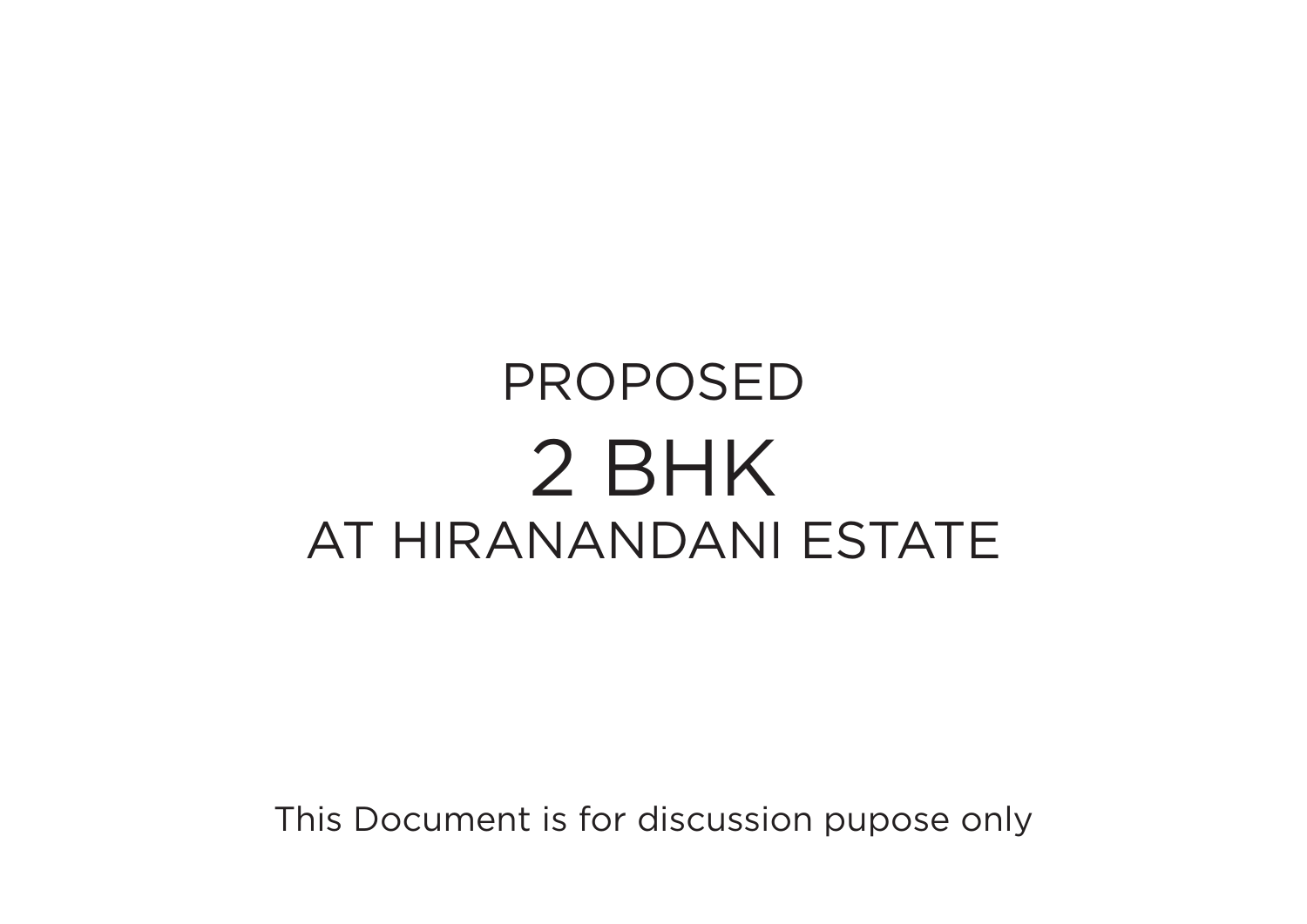

Estimated carpet area- for Flat no. 1, 2 & 4 - **702 sq.ft. (approx.)** with enclosed balcony, open balcony and dry balcony.<br>Estimated carpet area- for Flat no. 3 - 697 sq.ft. (approx.) with enclosed balcony, open balcony an Estimated carpet area- for Flat no. 3 - **697 sq.ft. (approx.)** with enclosed balcony, open balcony and dry balcony.



## PROPOSED 2 BHK AT HIRANANDANI ESTATE